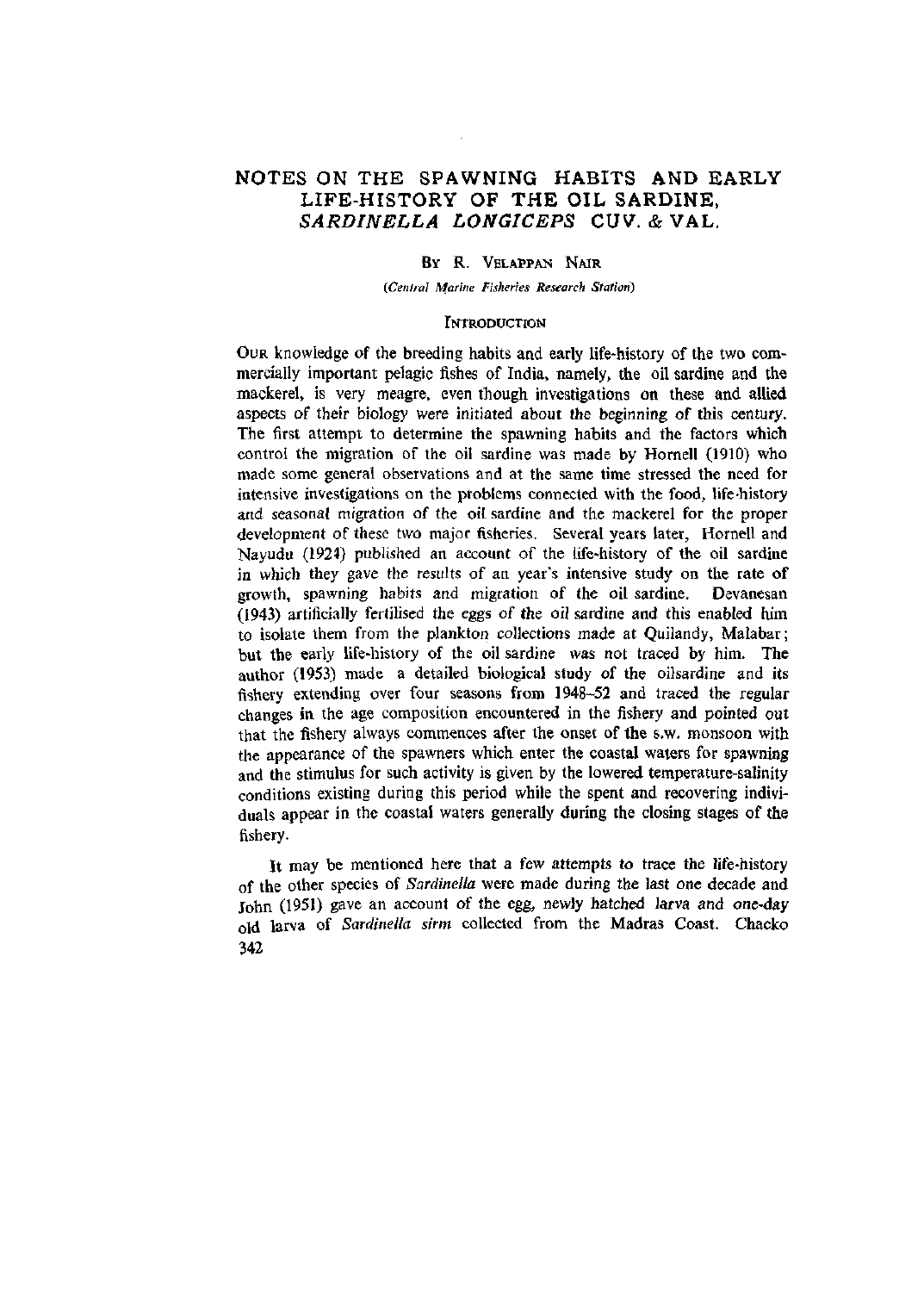(1946) recorded the egg of *Sardinella gibbosa* and later (1950) gave additional information about the egg and larva of the same species obtained from the waters around the Krusadai Island, Gulf of Mannar. Chacko and Mathew (1955) gave a brief account of the egg and larval development of *Sardinella albella,* a common sardine of the west coast of India. Bapat (1955) gave short notes on the egg and larval stages of *Sardinella fimbriata* found in the Gulf of Mannar.

In this paper general notes on the egg, early life-history, spawning season and spawning habits of the oil sardine are given based on the continuous observations carried out at Calicut from 1948-57 when the author was in charge of the sardine investigations. The author is thankful to Miss M. Dharmamba and Mr. Egbert Dawson for assistance in measuring and counting the ovarian eggs respectively.

#### SPAWNING SEASON

There is some divergence of opinion among the earlier workers regarding the duration of the spawning season of the oil sardine and this general study extending over several years has made it possible to determine the spawning season fairly accurately from the presence of active spawners in the fishery and also of the eggs in the plankton collections made from the fishing grounds. In an earlier paper dealing with the biology and fishery of the oil sardine it was pointed out that there is a regular pattern in the appearance of the spawners and juveniles every year in the coastal waters which was mainly influenced by the changes in the hydrological conditions brought about by the s.w. monsoon (Nair, 1953). The changes in the age composition of the oil sardine fishery were given in detail and it was shown that during the 1948-49 season, the spawners with a modal size of 19 cm. appeared in the fishery in large numbers during August 1948 and they continued to be present in the commercial catches in relatively smaller numbers in September 1948 also; but disappeared from the inshore waters by the end of the month. The occurrence of oil sardine eggs was noticed in the plankton collections brought from the sardine fishing grounds during these months. In the next season, the spawners with a modal size of 17 cm. entered the fishery in September 1949 and the ovaries of almost all the females were well developed and in stages V and VI.\* The spent fishes were seen in the fishery during the closing stages in March 1950. During the 1950-51 season, the spawners with a modal size of 19 cm. entered the coastal waters in July 1950 and were

<sup>\*</sup> The stages mentioned in this paper correspond to the maturity scale given by the International Council for the Exploration of the Sea.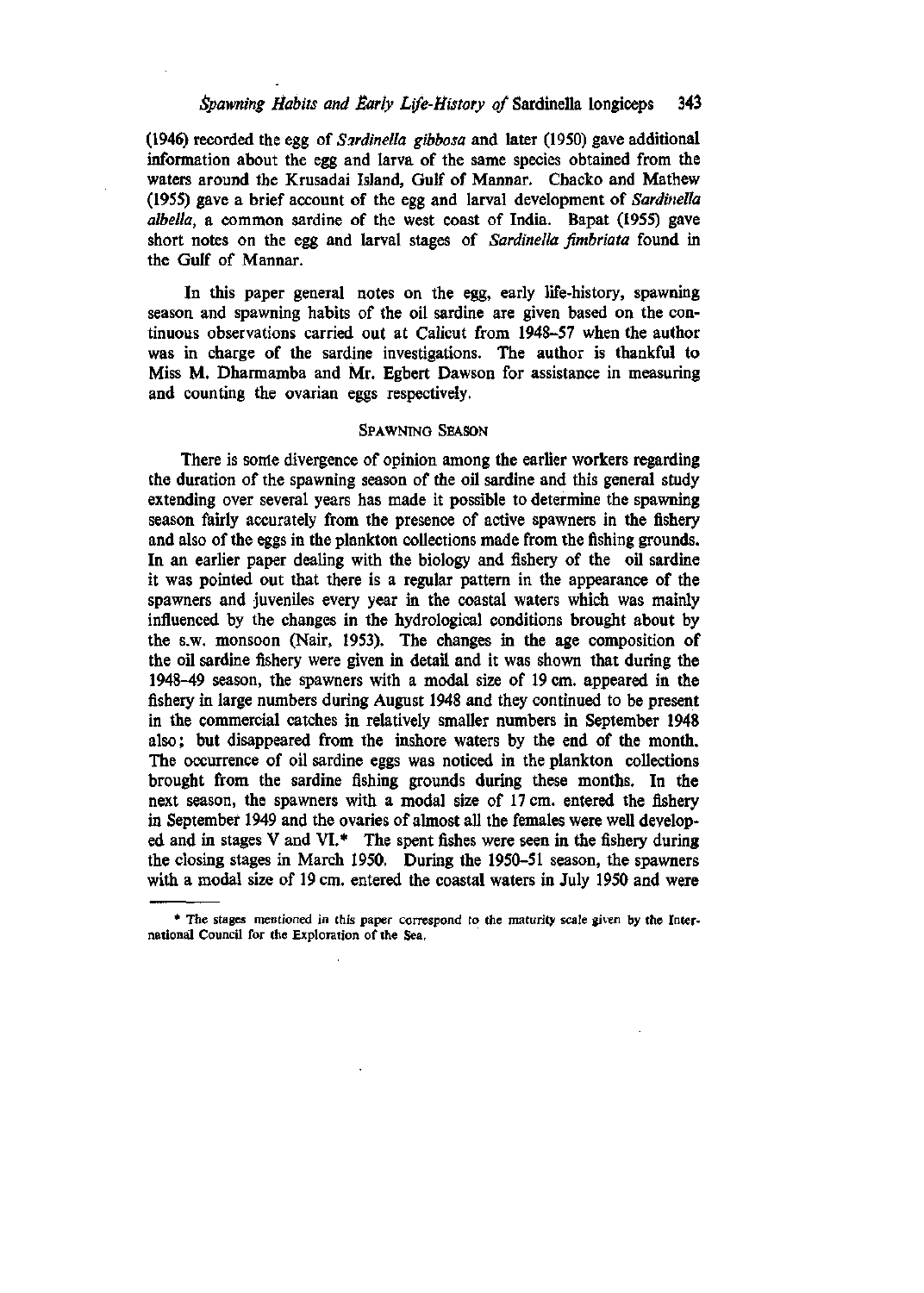observed to be present in the commercial catches till the end of November 1950 which indicated a fairly protracted spawning season. However, planktonic eggs were observed in large numbers during August and September 1950 only, especially during the former month. This obviously showed that the intensity of spawning was high during these months even though the spawners were present in the fishing grounds for a longer time. The 1951-52 season showed the presence of the spawners in the fishery for a short period only in August 1951.

Apart from these recorded observations, the unpublished data collected during the subsequent seasons also show a similar pattern in the appearance of the spawners and in the age composition of the fishery. The oil sardine fishery of the 1952-53 season commenced early in July 1952 after the commencement of the monsoon and as usual the three-year old mature adults with a modal size of 18 cm. and with the gonads in stage V and occasionally in stage VI constituted the bulk of the catches during the month. The fishery showed the usual changes in the age composition during the subsequent months and the immature one-year old sardines with the modal size ranging from 10-11 cm. appeared erratically in the inshore waters and yielded occasional good catches up to the end of September 1952. The fishery showed a remarkable improvement in October 1952 and heavy landings were made during the month. These shoals were mainly composed of one and twoyear old oil sardines the modal sizes of which varied from 10-16 cm. An abrupt set-back in the fishery was noticed by the end of the month when the shoals which were frequenting the inshore waters suddenly moved away and they were not encountered in the fishing grounds during the subsequent months. The absence of the juvenile shoals in the fishing grounds resulted in the complete failure of the fishery during the peak period. However, stray shoals reappeared in the coastal waters in January 1953 and the fishery terminated by the end of the month.

The 1953-54 oil sardine fishery commenced early in June 1953 and an exceptional feature of the fishery was the early appearance of the mature shoals composed of adults with a modal size of 18 cm. even before the onset of the monsoon which commenced only by the middle of the month. It may be mentioned here that the monsoon was active in the southern regions at that time and it is likely that the temperature-salinity conditions of the coastal waters were lowered due to the monsoon currents. The plankton collections made during this period also showed the abundant occurrence of the different common diatoms which are usually seen during the monsoon months, These mature sardines dominated in the catches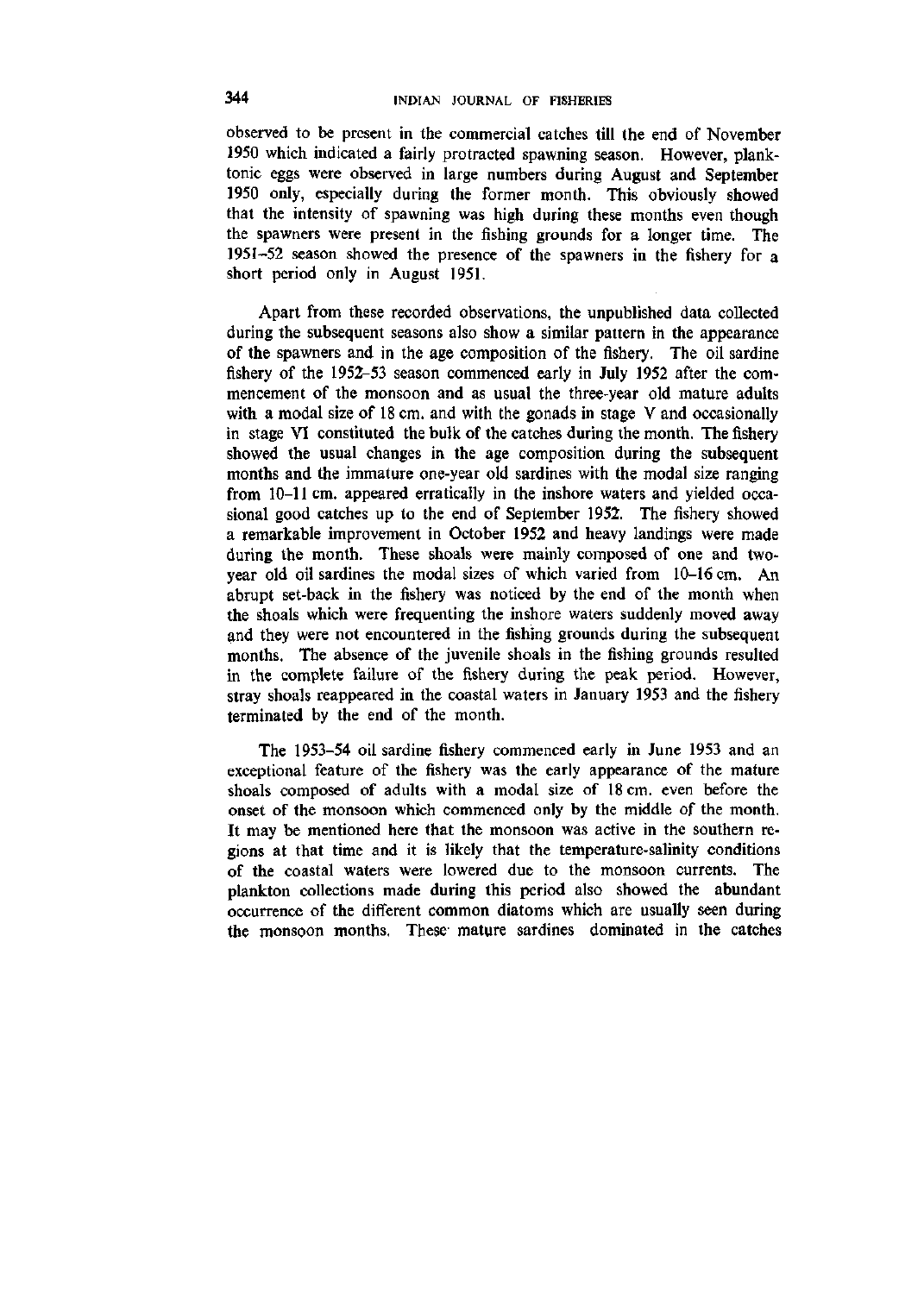during July and August 1953 and their ovaries were well developed in stage V and occasionally in stage VI. The second week of September 1953 showed a sudden change in the composition of the fishery and the spawners disappeared completely from the fishing grounds and a new stock composed of juveniles with the modal size varying from 9-11 cm. in the different shoals entered the fishing grounds in enormous numbers and exceptionally heavy catches were made till the middle of October 1953. The fishery came to a close by the end of November 1953 when the spent oil sardines appeared in the commercial catches.

During the 1954-55 season, the spawners with a modal size of 17 cm. appeared in the coastal waters during the last week of August 1954 immediately after the cessation of the monsoon. The spawners in oozing condition were caught from the inshore waters during night time and attempts at artificial fertilisation proved successful but the developing eggs could not be reared beyond the cleavage stages since good sea water was not available at that time.

Hornell (1910) while discussing the spawning season and migration of the oil sardine stated that the shoals arriving by the end of June consist entirely of adult individuals with well developed roe and milt and that they are seen till the end of August after which the shoals consist of spent individuals. He inferred that the spawning period is one of considerable duration and stated that the sardine after spawning rapidly grow fat and these fat-laden sardines are caught in enormous quantities during the months October-December. He noted that in January the body fat begins to decrease and by the end of March they are practically free from fat. While recording these changes Hornell has apparently not taken into consideration the size composition of the sardines and consequently appears to have mixed up the age classes and assumed that the adult individuals after spawning feed and grow fat and contribute to the fishery during the peak period extending from October to December and that they become devoid of fat during March due to scarcity of planktonic food. As pointed out by the author in 1953, these conditions are shown by the sardines belonging to different year classes and it is now known that the spawners which enter the foreshore waters immediately after the commencement of the monsoon disappear during the post-monsoon period for spawning in deeper waters, when the fat-laden juveniles enter the fishery to form the bulk of the commercial catches during the peak period. The spent and recovering oil sardines devoid of fat generally appear during the closing stages of the fishery.

Hornell and Nayudu (1924) carried out detailed investigations on the biology of the oil sardine for one year and they arrived at certain conclu-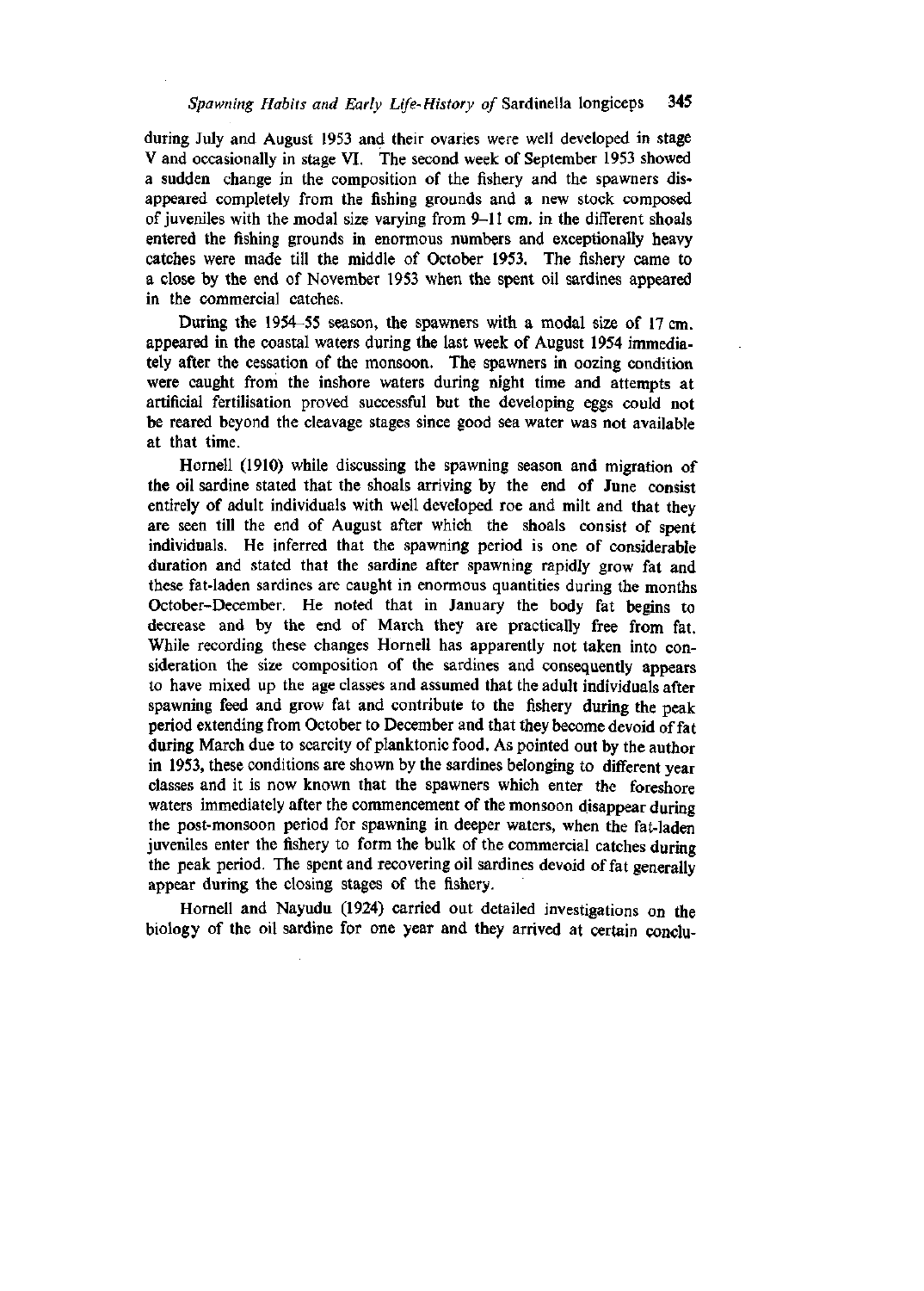sions relating to the breeding habits of the fish. According to them, the oil sardine attains sexual maturity and full adult size at the age of one year when they measure 15 cm. in standard length. They leave the inshore waters just prior to spawning which takes place once a year from June to August. After spawning mortality is considered by them to be very high particularly among the females and only very few survive to spawn a second time. They also believed that the juveniles which they noticed in the fishery were the recruits of the same spawning season and consequently a high rate of growth was estimated by them during the first year. It was pointed out by a study of the length frequency of the oil sardines in the commercial catches that the juvenile stock found in the fishery every year is the result of the previous year's spawning (Nair, 1953). Devanesan (1943) who collected active spawners and planktonic eggs during September and October doubted the accuracy of Hornell and Nayudu's conclusion that the intensive spawning period is short and limited to June and July since these authors were unable to explain the occurrence in September and October of a considerable percentage of the males and females with large gonads. The s.w. monsoon is an important factor influencing the entry of the spawners into the coastal waters and consequently the spawning period shows a tendency to shift depending on the early or late commencement of the monsoon (Nair, 1953). This is clearly supported by the observations carried out during the subsequent years also, especially during the season 1953-54 when the spawners appeared in the coastal waters even before the outbreak of the monsoon in Calicut due to the changes in the hydrological conditions brought about by the monsoon currents from the southern regions where the monsoon was active at that time. This observation is also corroborated to some extent by the length frequency data which show differential rate of growth during the first year (Nair, 1953). The spawners enter the coastal waters after the commencement of the monsoon generally during June and July and intense spawning usually takes place during August and September. The gonadial conditions of these spawners range from stage V to VI in the different shoals seen during these months. It was not possible to determine the actual spawning ground of the oil sardine since the violence of the monsoon at that time makes it impossible to undertake exploratory field trips with the existing facilities. However, judging from the relative scarcity of the planktonic eggs in the townet collections made from the fishing grounds, it is presumed that the spawning grounds are situated beyond the present fishing zone.

Hornell (1910) and Hornell and Nayudu (1924) have stated that the shoreward migration of the spawners and the juveniles is to feed upon the immense quantities of microplankton produced towards the close of the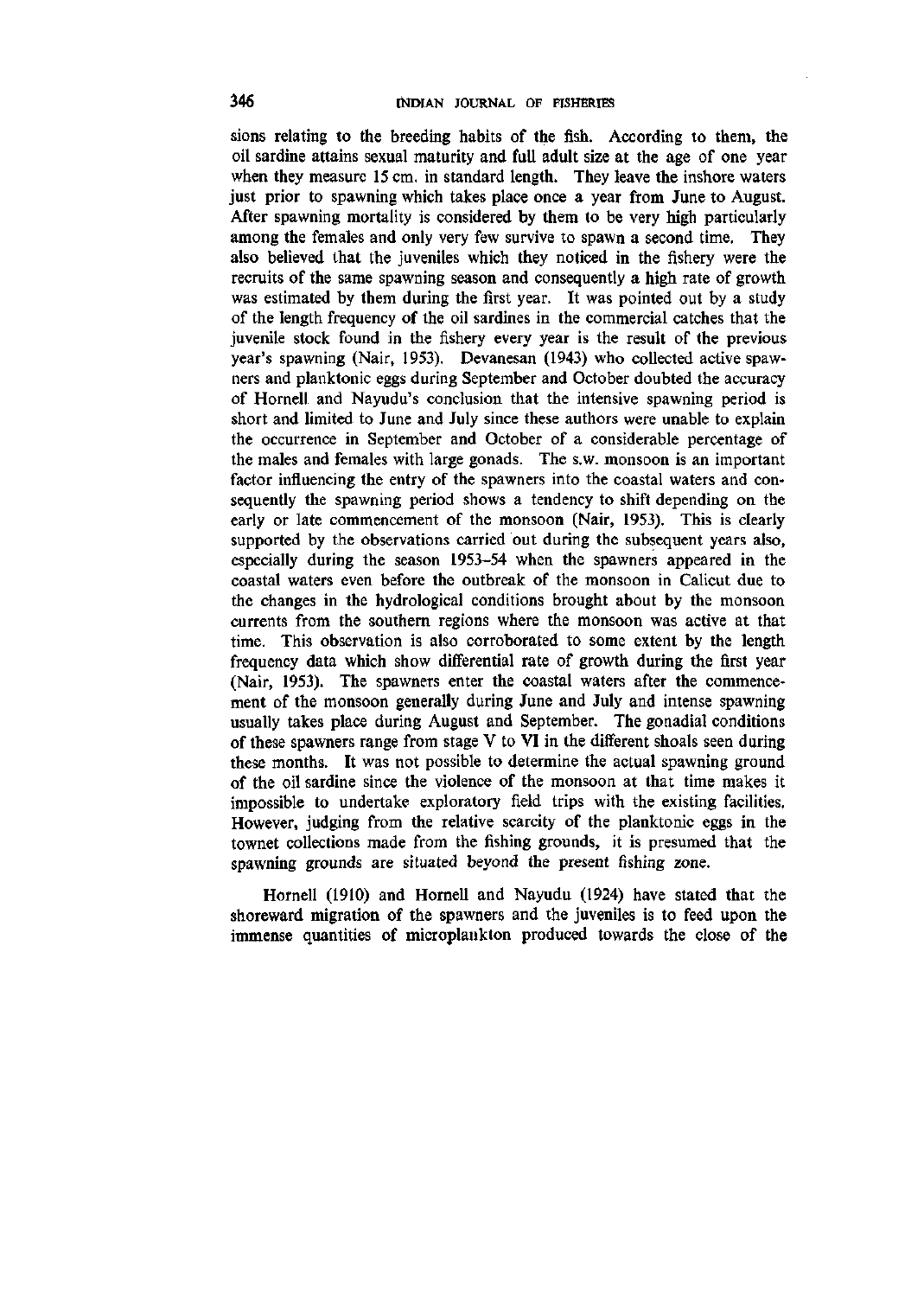s.w. monsoon. The food and feeding habits of the juveniles, adult, spawners and spent and recovering oil sardines have been studied in sufficient detail (Nair, 1953) and the conclusions are in general agreement with those made by these authors except in the case of the spawners which always show an empty stomach indicating the cessation of feeding activity at the time of spawning. The shoreward migration of the spawners is, therefore, believed to be for spawning only.

According to Hornell and Nayudu (1924) the females preponderate among the juveniles and the spawners while they found that the males predominated slightly over the females in the case of the spent sardines and this was attributed by them to a considerably higher rate of mortality of the females than the males after spawning. On the other hand, Chidambaram (1950) noticed equal proportion of the sexes in the oil sardines measuring less than 20 cm. while the females predominated in the fishes measuring more than this size. This study has shown that there is considerable agreement in the proportion of the sexes in the different size categories. The spent and recovering oil sardines re-entering the fishery are very few and their relative scarcity and the virtual absence of the four-year old oil sardines in the commercial catches indicate that mortality is high among both the sexes after spawning.

## SPAWNING HABITS

*Frequency of Spawning.*—The author pointed out in 1953 that the oil sardine spawns only once during the breeding season and this statement was mainly based on the regular gross and microscopic examinations of the ovaries in the different stages of development extending over a few years. Ova diameter studies were undertaken subsequently with a view to get additional information, if any, and also to test the reliability of this method in a tropical fish with known breeding habits as done by Hickling and Rutenberg (1936) in the case of a few temperate zone fishes. For this study, three successive advanced maturing and mature ovaries in stages IV-VI alone were utilised. It was found that the gonads of the oil sardine generally do not exhibit any apparent difference in the distribution of the maturing or mature eggs either in the different regions of the same ovary or in the two ovaries of the same fish. However, to obviate any possibility of error due to the uneven distribution of the eggs, samples were taken from the anterior, middle and posterior regions of both the ovaries and in this manner 1,000 eggs were measured for each of the selected ovaries. No doubt the maximum and minimum ova diamater measurements reduce the variance as pointed by Yuen (1955); however, the 'chance' or 'random' diameter of the ova was measured, for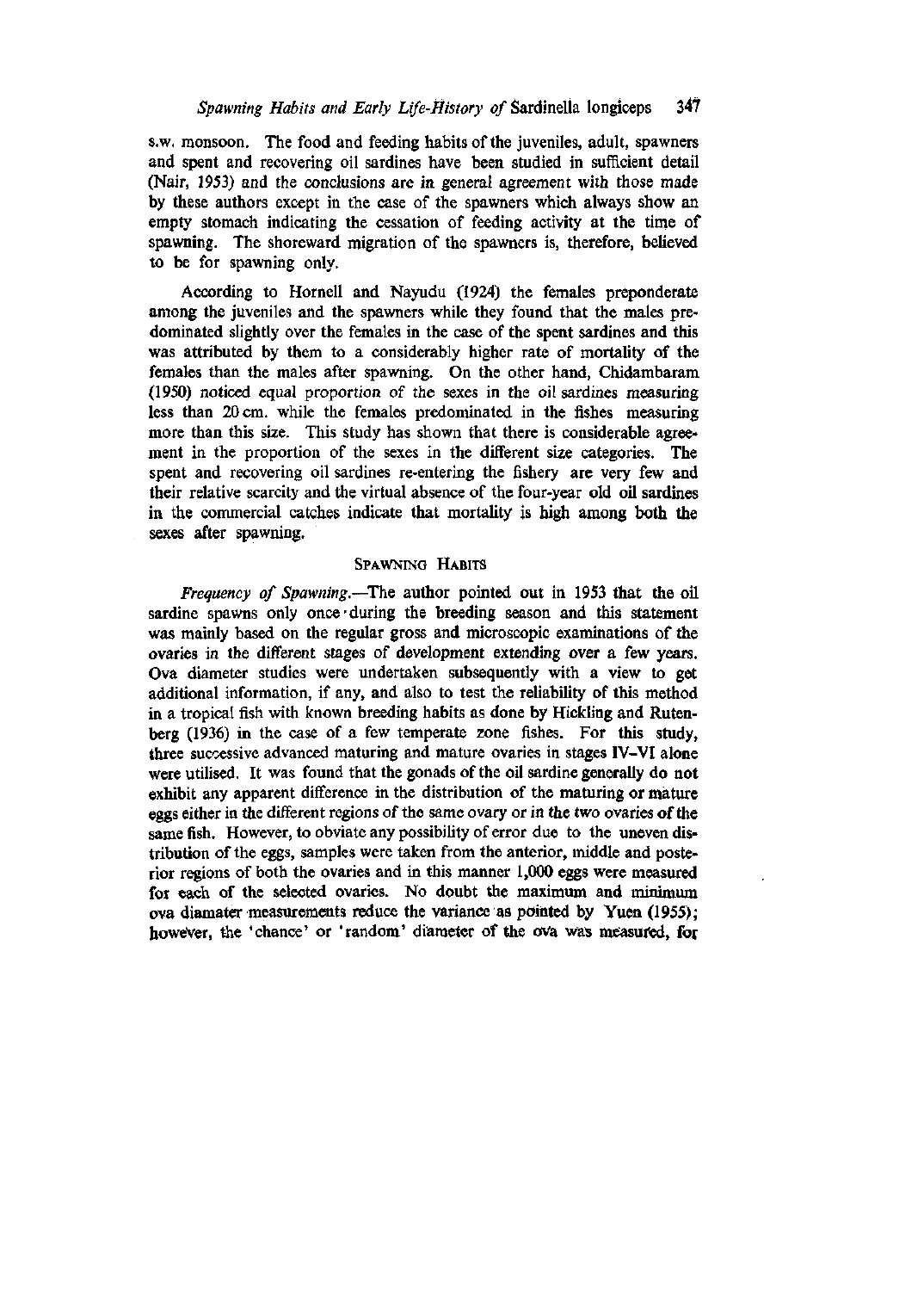convenience, by keeping the micrometer in a fixed position. But a high number of eggs was measured to minimise the variance and at the same time to get a good representation of all the different size categories present in the ovary. Ova measuring 5 microns and above alone were taken into consideration and the frequency curve was drawn using class intervals of 2 microns. It was noticed that the ova diameter frequency of the ovaries of the different oil sardines in the same stage of maturity did not show any appreciable difference in the pattern of distribution of the size categories and consequently a single ovary representing a typical maturity stage was examined in this study.

Three successive advanced maturing and mature ovaries in stages IV-VI were utilised for this study. In stage IV, the ovaries fill nearly two-thirds of the body cavity and the compactly arranged maturing ova are clearly visible to the naked eye. In the other two stages the ovaries completely fill the body cavity of the fish. The ovaries in stage V are filled with mediumsized, opaque, mature ova and in addition a few large, transparent, ripe eggs provided with a segmented yolk and an oil globule are also present. It may be mentioned here that in sardines with the ovaries in this stage, the visceral fat is almost used up presumably for the maturation of the gonads. In the spawning oil sardines with the ovaries in stage VI the belly is rounded and bulges considerably owing to the ripening of the mature eggs of the ovaries and an abdominal incision makes the latter come out readily because of their tense condition. The other visceral organs of the spawners are usually crowded together owing to the pressure of the ovaries which fill practically the entire visceral cavity. The spawners are devoid of visceral and body fat and such fishes present a very emaciated appearance when the gonads are taken out. The ovaries in stage VI are soft, jelly-like and filled with large transparent eggs which ooze out from any small cut or rupture in the ovarian wall. Figs. 1 and 2 (Platelll) show the general appearance of typical oil sardine ovaries in stages V and VI and the regions marked in them with circles are magnified and shown in Figs. 3 and 4 (Plate III) which show the compactly arranged opaque mature and transparent ripe eggs in these two ovarian stages respectively.

Text-Figs. 1-3 show the ova diameter frequency in these three ovarian maturity stages of oil sardine. In stage IV the small immature eggs constituting the general egg stock form a high percentage and the withdrawal for maturation of one batch of eggs with a modal diameter of 23-24 microns  $(0.45-0.47 \text{ mm.})$  from this stock is clearly seen. The distinct demarcation of the maturing batch of eggs from the general egg stock indicates that only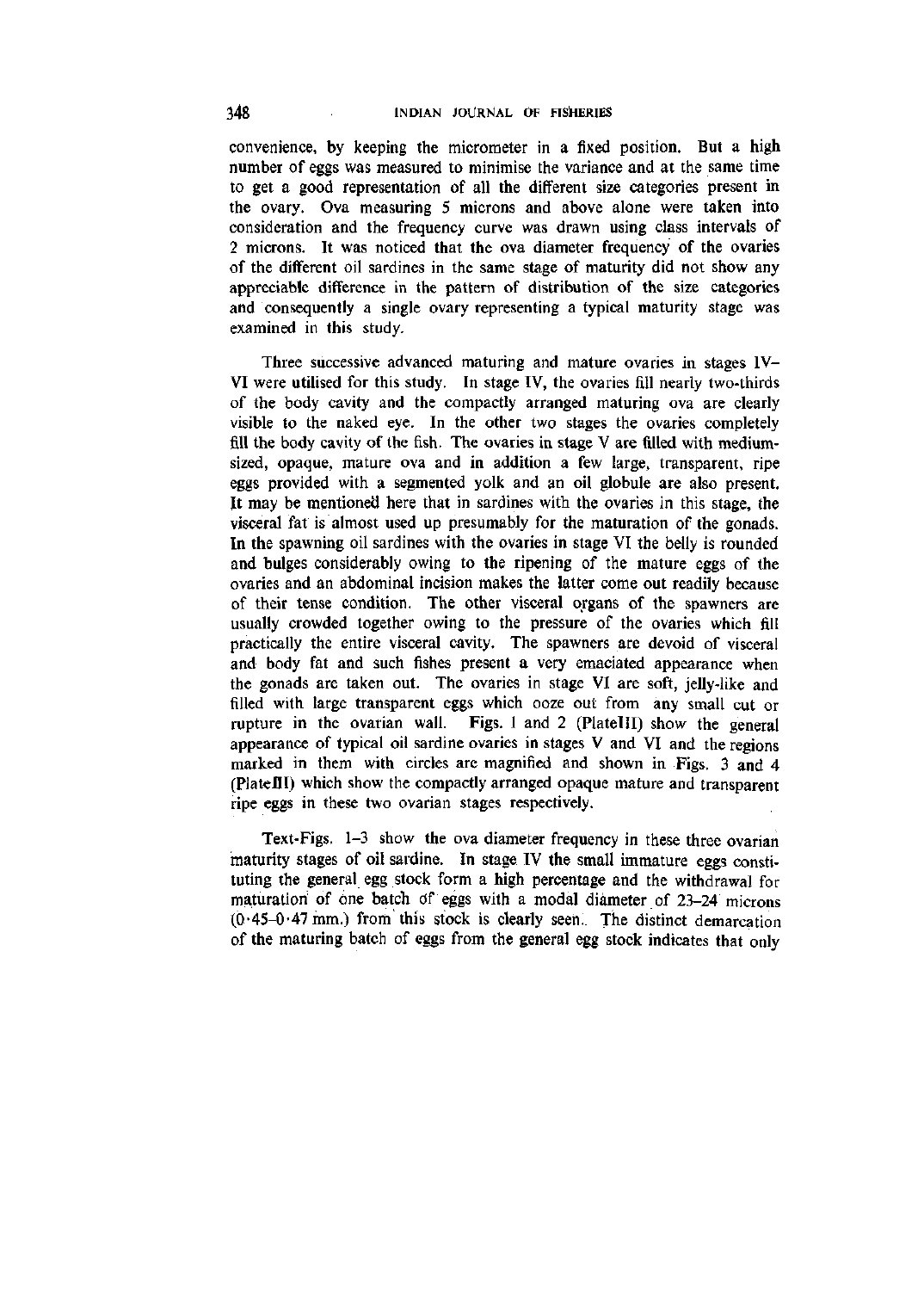

one batch of eggs is spawned during the ensuing spawning season. A similar pattern of ova diameter frequency is also seen in stage V where the eggs of the differentiated batch have become mature with a modal diameter of 25-26 microns  $(0.49-0.51$  mm.). It is also seen that a few eggs belonging to this mature batch of eggs have become ripe and show a modal diameter of 51-52 microns  $(1.00-1.02$  mm.). These ripe eggs are large and transparent and the yolk which is clear and segmented is provided with a single golden yellow oil globule. The ripening of the eggs; which is the final phase in the maturation prior to extrusion and fertilisation as well as an adaptation for flotation is accomplished very quickly. During this process of ripening the eggs increase in size considerably owing to the absorption of water during the transformation of the yolk spherules in the opaque mature eggs into large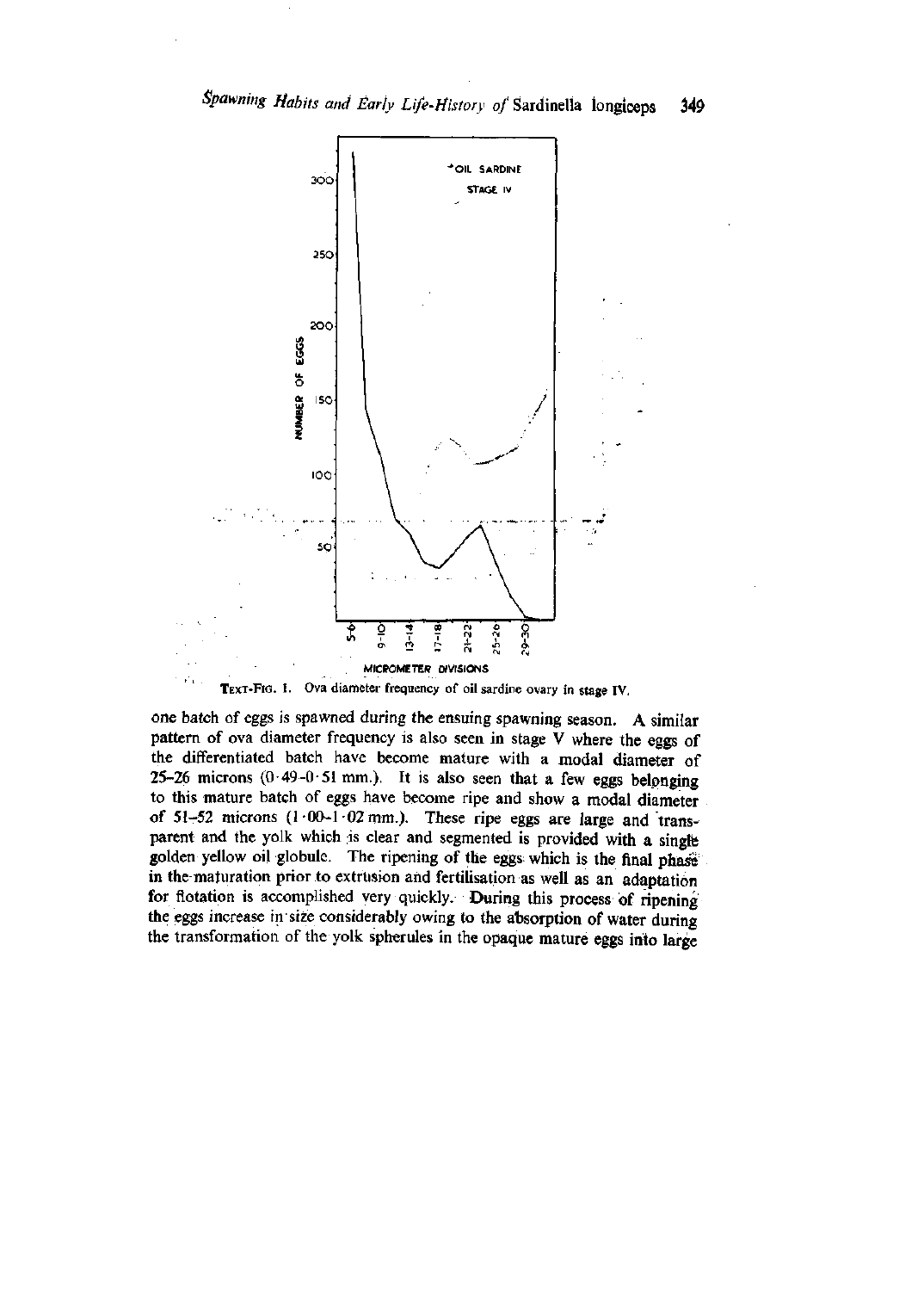

TEXT-FIG. 2. Ova diameter frequency of oil sardine ovary in stage V.

vesicles in the transparent ripe eggs. In stage VI most of the mature eggs have become ripe with a modal diameter of  $49-50$  microns  $(0.96-0.98$  mm.) and since the actual process of ripening is completed rapidly it is to be expected that the remaining mature eggs also will become ripe and extruded along with the already differentiated ripe eggs.

Hickling and Rutenberg (1936) suggested the utility of ova diameter measurements for determining the spawning period in fishes and tested their hypothesis with hake, haddock, pilchard, herring and the Cornish sucker. They stated that "where the spawning period is short and definite, the batch of transparent yolkless small eggs, destined to mature and be spawned, will be Withdrawn from the general egg stock in a single group, sharply distinguishable, at least in the later stages of maturation, from the stock of small eggs from which it was derived". It is obvious that the oil sardine spawns only once during the short spawning season as shown clearly by the maturation of one batch of eggs only and this is in agreement with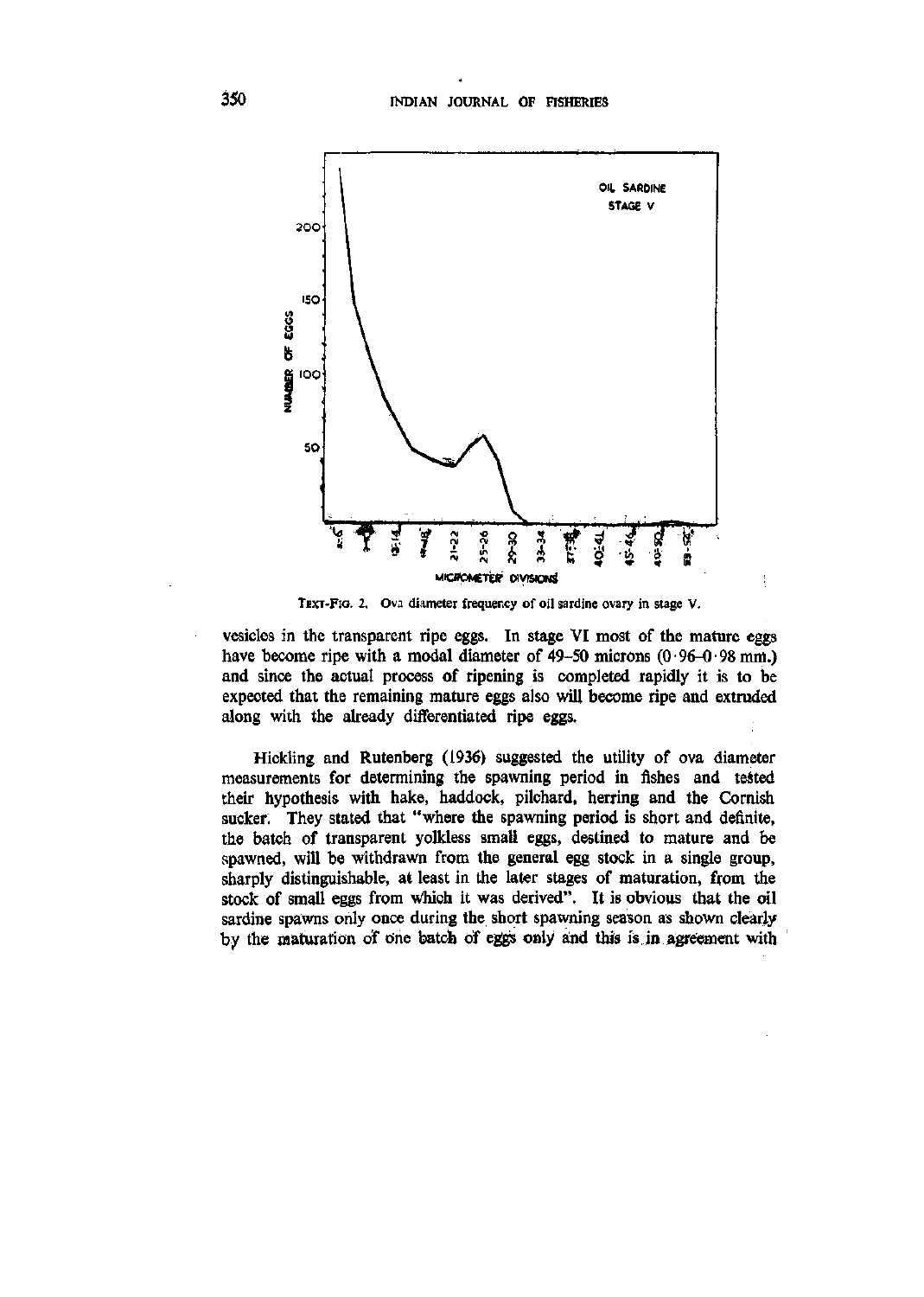

TEXT-FIG. 3. Ova diameter frequency of oil sardine ovary in stage VI.

Hickling and Rutenberg's generalisation and also with the general observations made on the spawning habits of the oil sardine (Nair, 1953).

The actual spawning has not been observed in the oil sardine, but it is presumed that all the ripe eggs are liberated within a short time. It may be mentioned here that the individuals of the different shoals and sometimes even within the same shoal show variations in the maturity of the ovaries and this obviously suggests that spawning will not be strictly simultaneous in all the individuals of the same shoal and much less so in the diflferent shoals. However, it is believed that the majority of the individuals of the spawning stock breed during the August-September spawning season.

*Fecundity.*—In the oil sardine, the estimation of the number of eggs liberated during the spawning season is simple since the ovary contains only one batch of eggs undergoing maturation. Ovaries in stage VI alone were utilised for estimating the fecundity and samples were taken from the anterior, middle and posterior regions of both the ovaries. The number of eggs

9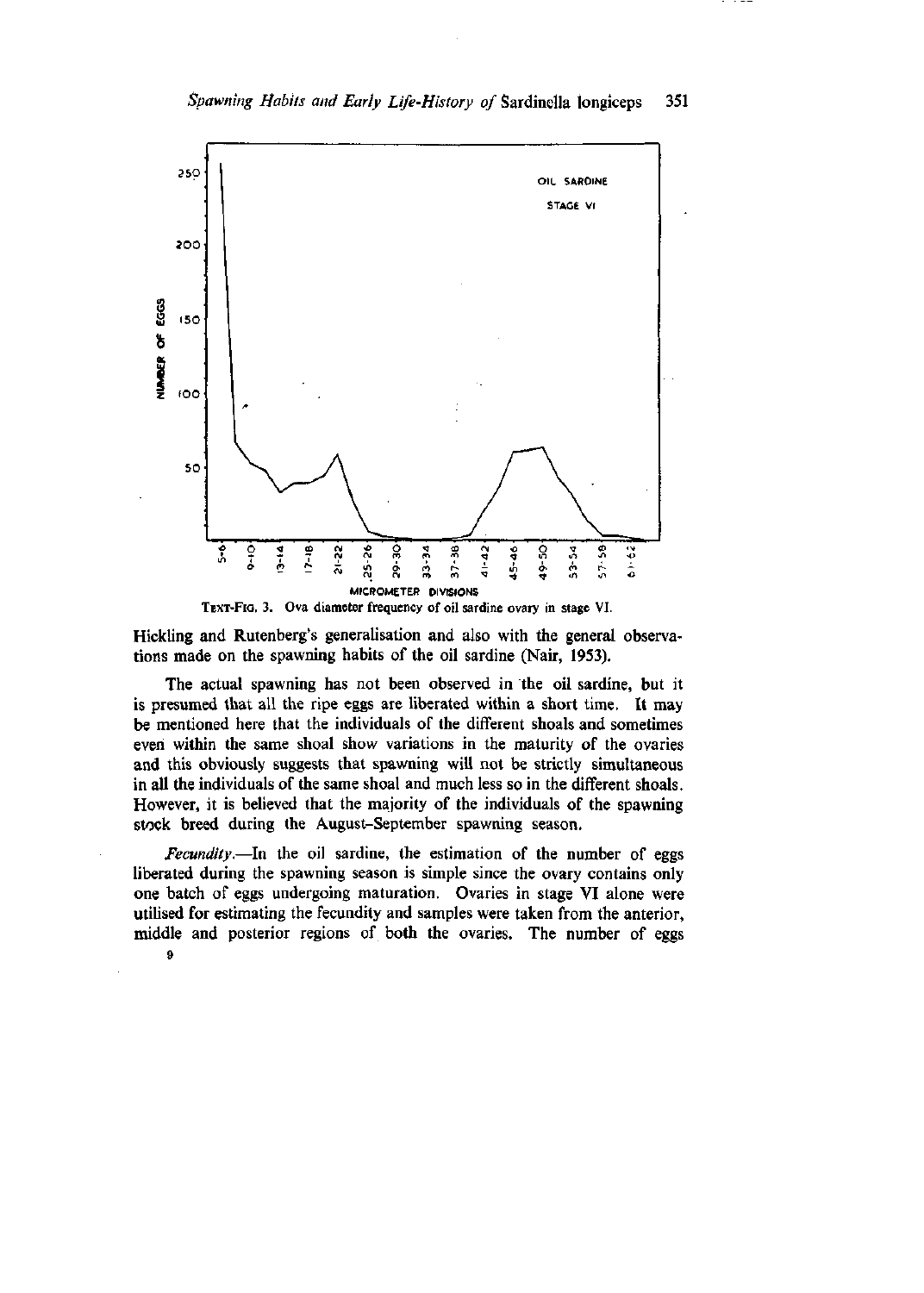# 352 INDIAN JOURNAL OF FISHERIES

comprising the mature and ripe groups was counted in these samples and the fecundity was estimated by dividing the weight of the ovary by the weight of the samples and by multiplying the product by the number of eggs present in the samples. This method is found to give a fairly reliable estimation of the number of eggs spawned during the spawning season and the estimated number of eggs present in three specimens belonging to different size groups is given in the following table.

| Total<br>length<br>of fish<br>in cm. | Weight of ovary<br>in gm. |           | Number of ripe<br>and mature ova |        | Total    |
|--------------------------------------|---------------------------|-----------|----------------------------------|--------|----------|
|                                      | Left                      | Right     | Left                             | Right  |          |
| 17.0                                 | 6.535                     | $5 - 184$ | 34.675                           | 33,001 | - 67.676 |
| 18.1                                 | 8.520                     | 7.290     | 39,908                           | 37,966 | 77.874   |
| $19-3$                               | 7.800                     | $6 - 900$ | 45,848                           | 42,670 | 88,518   |
| Average                              | 7.618                     | 6.458     | 40,144                           | 37,879 | 78.023   |

It is seen from the above table that the left ovary which is slightly larger than the right produces more eggs, the number depending on the difference in size. The fecundity of the oil sardine was estimated as 75,000 by Nair and Chidambaram (1951) and this analysis also gives an approximately similar figure of 78,000 eggs. It may be mentioned here that the fecundity is generally proportional to the size of the ovary which in turn is related to the size of the fish.

#### EARLY LIFE-HISTORY

*The Egg.*—The eggs of the oil sardine are pelagic, transparent, perfectly spherical with an average diameter of 1-4 mm. and possess a very wide perivitelline space. The yolk is colourless and the segmentation, which is a characteristic feature of the clupeoid eggs, is seen distinctly. The yolk is roughly spherical with an average diameter of  $0.85$  mm. Most of the eggs are provided with a single oil globule which is golden yellow in colour and spherical with an average diameter of  $0.1$  mm. It may be mentioned here that occasionally two and in rare instances three oil globules have been noticed in the eggs of the oil sardine.

The embryonic development of the oil sardine is very rapid and is usually completed within 24 hours and in the earhest stage obtained from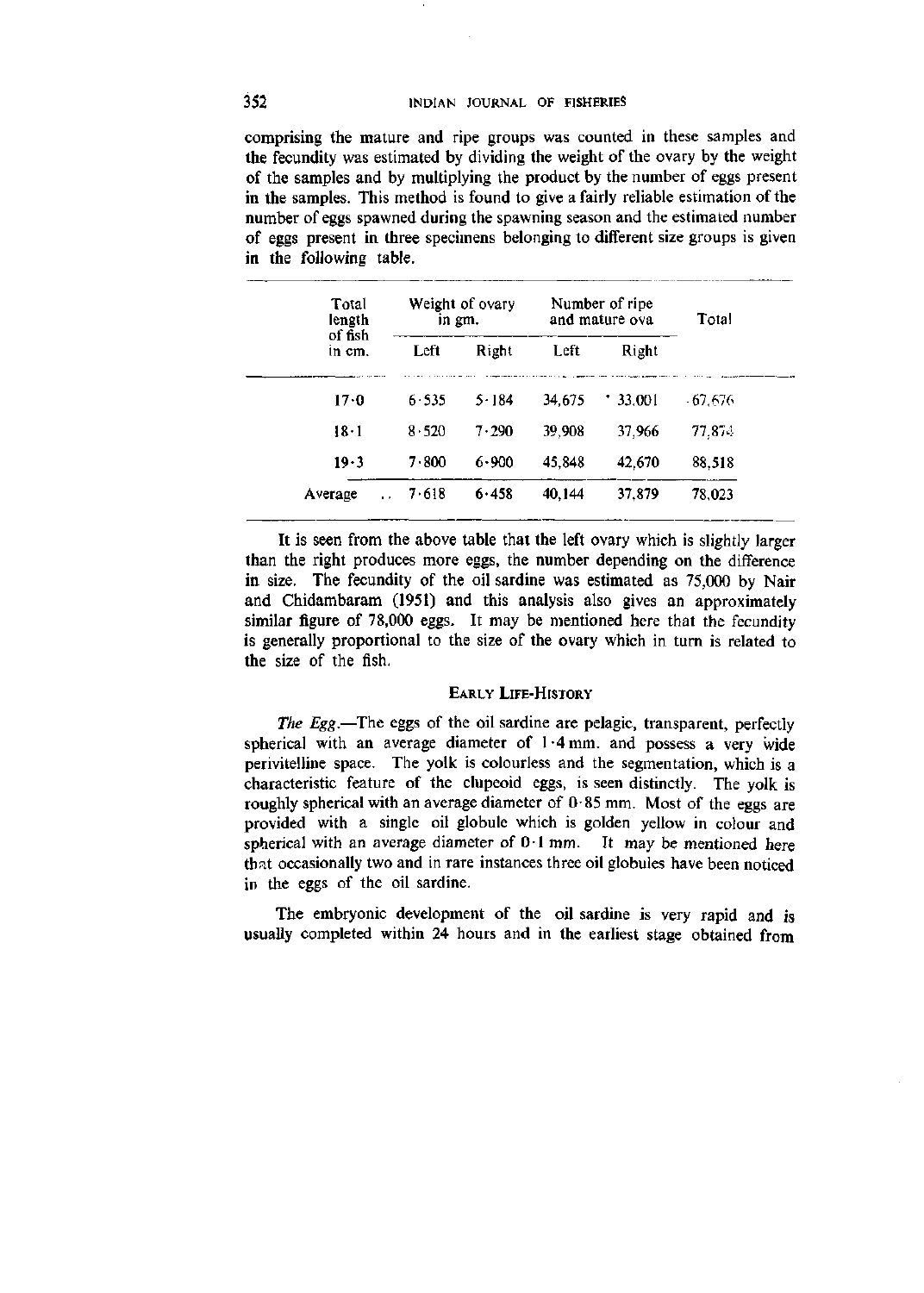the plankton collections made at Calicut, the embryo is in a very early stage of development and it extends a little more than half the way round the yolk mass (Text-Fig. 4). The optic vesicles alone are faintly indicated in this stage. The oil globule is situated near the tail of the developing embryo.



TEXT-FIGS. 4-7. Fig. 4. Egg of oil sardine at 4 a.m. Fig. 5. Egg of oil sardine at 8 a.m. Fig. 6. Egg of oil sardine at 11 a.m. Fig. 7. Egg of oil sardine prior to hatching at 2 p.m.

In the next stage, the embryo is well developed and elongated with the tail end free from the yolk mass (Text-Fig. 5). The tip of the tail is round and the fin-fold is hardly recognisable. The myotomes have become distinct in the anterior region of the embryo. The optic vesicles are clearly seen and the heart is functional in this stage.

In the next stage the embryo has become longer and approximately its posterior third is free from the yolk mass (Text-Fig. 6). The auditory vesicles are distinctly seen in this stage. The myotomes have increased in number and the tail myotomes are faintly indicated. The yolk mass has assumed an oval shape. The fin-folds are seen distinctly in the curved caudal portion.

The last stage in the embryonic development is shown in Text-Fig. 7 which shows the embryo prior to hatching. The embryo has grown very long and is curled up inside the egg membrane with the tip of the tail almost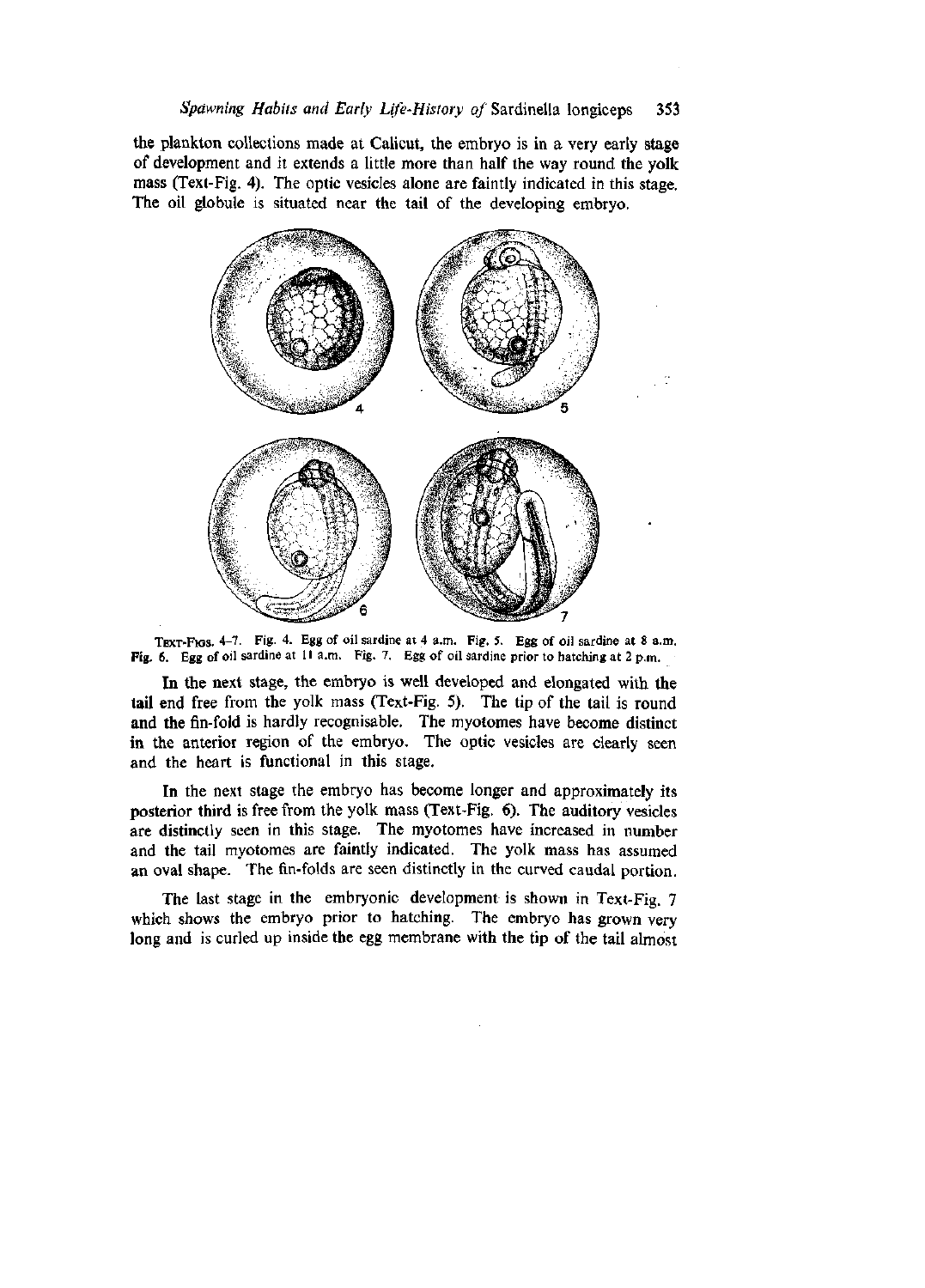reaching the head. The yolk mass has assumed a distinct oval shape and the oil globule is now located in its mid-ventral region. The alimentary canal and the vent are distinctly seen and the full complement of myotomes which extend up to the tip of the tail is formed in this stage. The caudal portion is pointed and the fin-fold has become wider in the fully developed embryo. The embryo is pigmented and uniformly distributed unbranched black chromatophores are present on the dorsal side. In this stage the embryo frequently changes its position by performing wriggling movements inside the egg membrane.

*The Newly Hatched Larva.*—The newly hatched larva generally floats passively on the surface of the water owing to the buoyancy of the yolk and the oil globule. When disturbed, it moves away by the undulating movements of the tail. The newly hatched larva measures  $2.75$  mm, in average length. The yolk, which occupies nearly two-fifths the length of the larva, is ellipsoidal and its segmented nature is seen clearly (Text-Fig. 8). The oil globule generally occupies a central position near the ventral periphery of



TEXT-FIGS. 8-10. Fig. 8. Newly hatched larva of oil sardine. Fig. 9. One-day old larva of oil sardine. Fig. 10. Two-day old larva of oil sardine.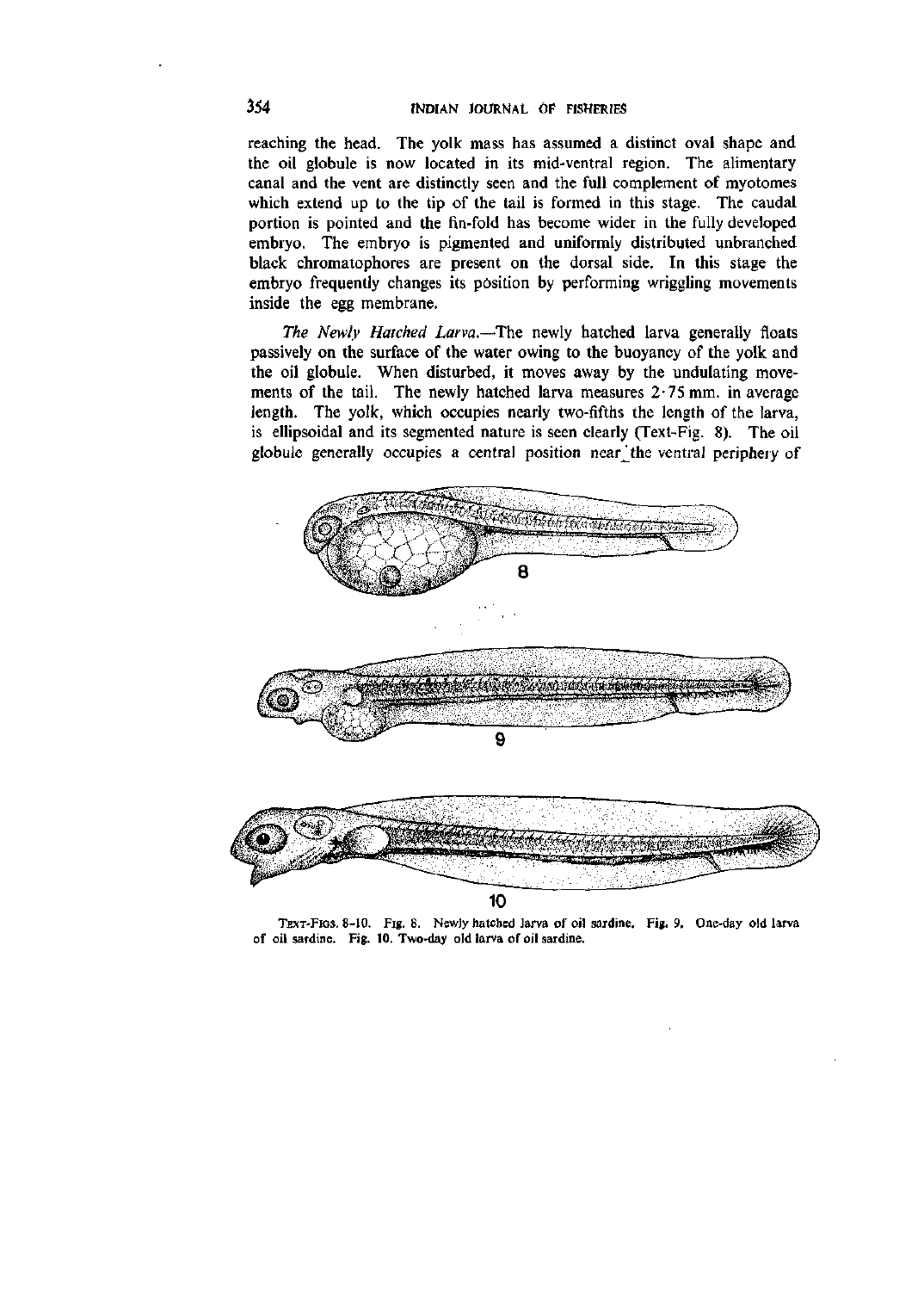## *Spawning Habits and Early Life-History of* Sardinella longiceps 355

the yolk mass. The pre-anal myotomes are seen distinctly and 41 muscle segments are present in this region. The post-anal myotomes are not very distinct; however, 12 myotomes could be made out with some difficulty. The total number of myotomes, namely 53, present in the newly hatched larva, is higher than the vertebral number of the oil sardine which varies from 46-48. The number of myotomes decreases and gets stabilised in the later larval stages when it corresponds with the number of vertebrae in the adult. Delsman (1926) observed a similar condition in the case of *Sardinella fimbriata.* He noticed 51-52 myotomes in the newly hatched larva while the adult shows only 45-46 vertebrae. The muscle fibres of the myotomes show the usual crossed arrangement characteristic of the clupeoid larvæ. This arrangement is not distinct in the last few post-anal myotomes where the fibres tend to show a parallel arrangement. The alimentary canal of the newly hatched larva is very long and straight and the vent is situated below the 41st myotome. The fin-fold is continuous and entire and originates dorsally from the anterior fourth of the larva.

The pigmentation of the newly hatched larva is very feeble and is confined to the dorsal side of the body in the form of unbranched, black pigment cells which are arranged somewhat closely in the anterior region while they are relatively few in number in the posterior region.

*One Day Old Larva.*—^The one-day old larva is very active and even the slightest disturbance makes it swim from place to place in a serpentine manner. The larva has elongated considerably and measures 3-35 mm. in average length. A few important changes have taken place in the one-day old larva, the most significant of which is the reduction in the size of the yolk mass the segmentation of which is seen somewhat faintly only (Text-Fig. 9). The oil globule has disappeared in this larval stage. The auditory vesicles have become larger in size. The pectoral fin has begun to develop and is indicated as a flap-like structure behind the auditory vesicle. The formation of the mouth is seen with the lower jaw appearing as a bud-like projection. The one-day old larva possesses only 50 myotomes of which 10 are post-anal in position. There is no change in the alimentary canal except in the position of the vent which is located below the 40th myotome. The origin of the dorsal fin-fold has shifted anteriorly and it is opposite the base of the pectoral fin. Indications of the formation of the caudal rays are seen in this stage.

The black chromatophores which were confined to the dorsal side of the newly hatched larva have become larger and stellate and they have begun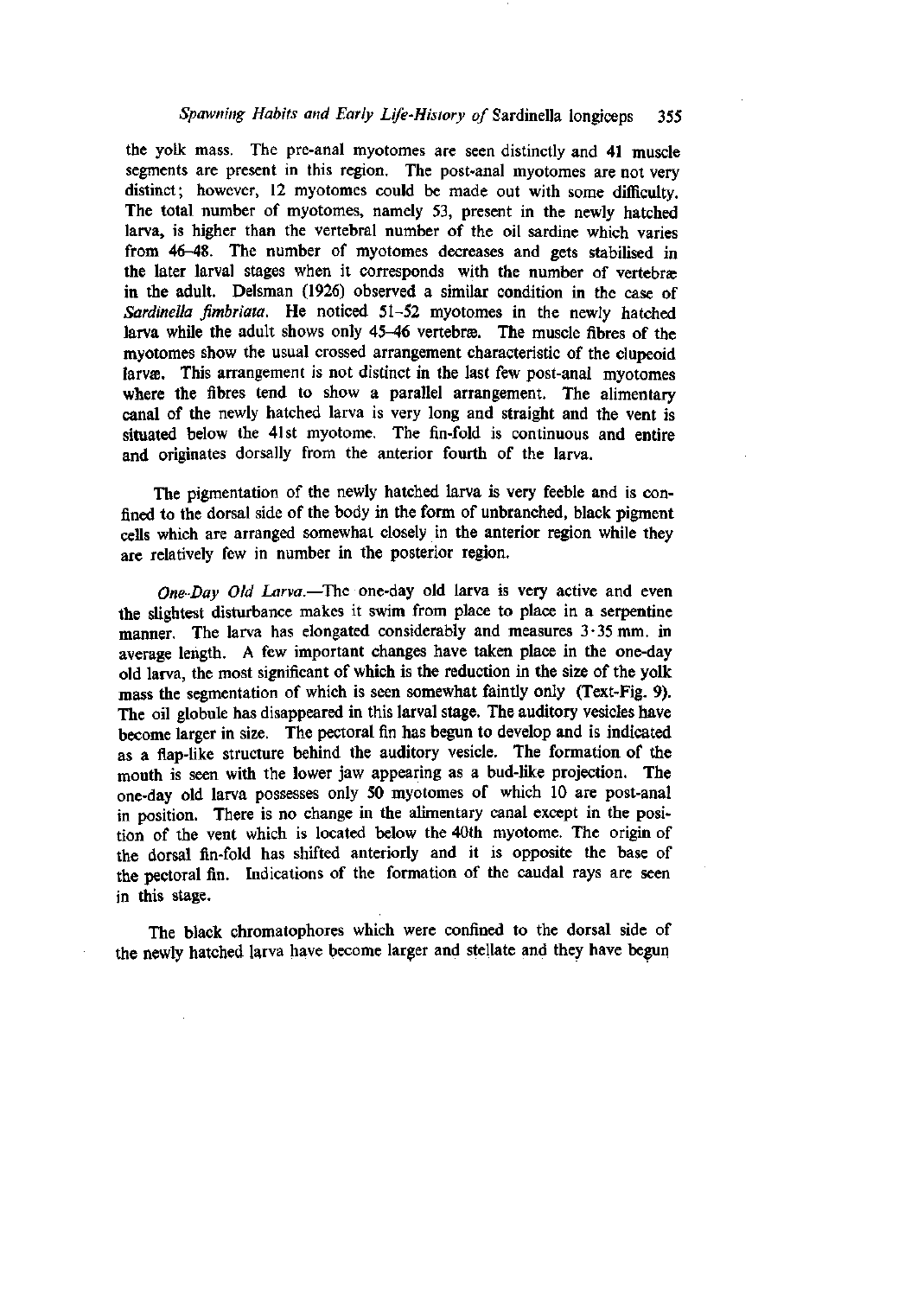to migrate to the ventral side of the larva as observed in the case of Californian sardine and in several other teleostean fishes (Miller, 1952; Orton, 1953). This migration of the chromatophores commences from the posterior end and a linear group of highly branching chromatophores is seen on the ventral side of the post-anal region. The actual process of vertical orientation of the pigment cells is seen in the middle portion of the larva where several pigment cells are present on the lateral sides of the myotomes. There is no change in the pigmentation of the anterior portion of the larva. The eye in this stage has become golden yellow in colour. A few yellow pigment cells are present in the caudal region without any regularity in their arrangement.

*Two-Day Old Larva.*—These larvæ are very active and they have been observed to swim most of the time. The two-day old larva is longer and measures 3-7 mm. in average length. Several important changes have taken place in this stage. The yolk has completely disappeared and the mouth is well formed (Text-Fig. 10). The auditory vesicles have become very large and are about the size of the eyes. The pectoral fins have become larger and show faint indications of the formation of the rays. The larva possesses only 48 myotomes of which 38 are pre-anal in position. The alimentary canal continues to be straight and slight widening of the posterior half of the gut is seen in this stage.

The basic pigmentation of the larva of the oil sardine has become stabilised in this stage and all the pigment cells noticed on the dorsal side of the newly hatched larva have migrated to the ventral region. The postanal pigmentation has become very conspicuous owing to the accumulation of highly dendritic chromatophores. A few large stellate pigment cells are present in the region of the heart. The pigmentation of the alimentary canal is composed of highly elongated black chromatophores which are arranged on the dorsal side throughout the length of the alimentary canal while similar chromatophores found on the ventral side are confined to the posterior half of the gut. The coloration of the eye is similar to that of the adult in having a silvery white shine.

The larva survived only for one more day and the three-day old larva did not show any change from the previous stage except in the reduction in the total length which is normally seen after the complete absorption of the yolk mass. All attempts to feed them with carefully selected planktonic food and boiled yolk of hen's egg were not successful and all the larvæ died the next day.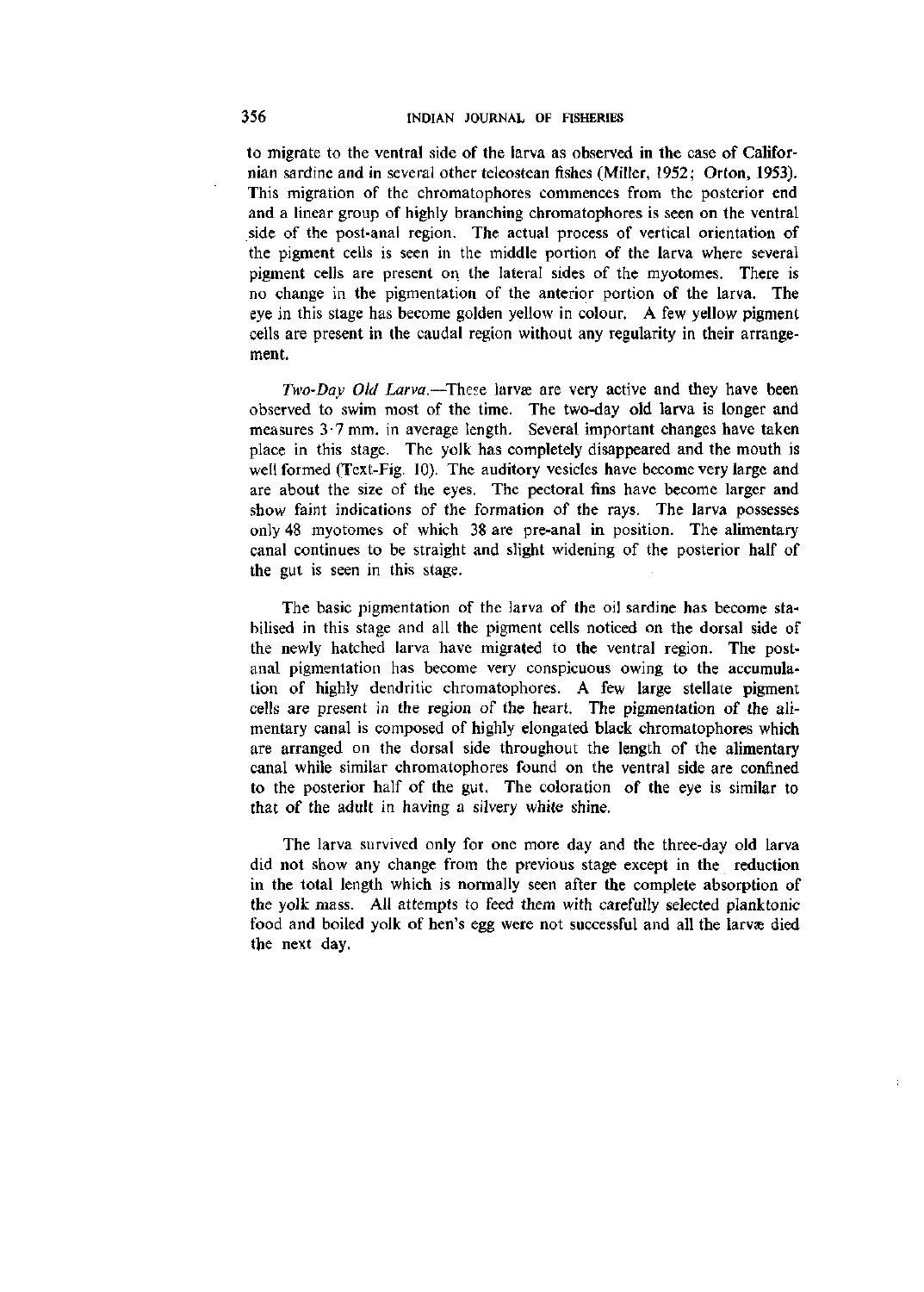# *Spawning Habits and Early Life-History of* Sardinella longiceps 357

Delsman (1926) described 6 types of sardine eggs collected from the Java Sea and all of them showed wide perivitelline space and segmented yolk which are characteristic features of the eggs of sardines. The larvæ which hatched out of these eggs showed the same general appearance with the anus situated far back and the crossed arrangement of the muscle fibres. He found that the vertebral number of the different adult species varied only slightly and consequently found it impossible to identify the eggs and larvæ on the basis of this character. Confronted with such difficulties Delsman appealed for International co-operation and wrote " *Clupea longiceps* seems to be a very common form in certain parts of British India. What would be more obvious than for the investigators there to try and discover its eggs? Species less common in one country may be common in another. If their life-history be studied in the latter, this may also help to eliminate in other countries uncertainties hke those exposed above". However, relying more on the neritic pelagic distribution and the relative abundance of the adults, he referred eggs A, B and C collected from within the Bay of Batavia to *Clupea fimbriata, Clupea kanagurta* and *Clupea brachysoma,* while out of the three types of eggs collected from outside the Bay, D alone was referred by him to *Clupea leiogaster.* 

Studies on the fish eggs and larvae occurring in our waters have been attempted only in recent years mainly owing to want of proper facilities and also of information relating to the distribution of adult fishes and above all due to the difficulties encountered in such investigations. However, John (1951) made use of Delsman's account of the eggs of *Clupea leiogaster*  (= *Sardinella sirm)* for identifying the eggs collected by him from the Madras coast. He referred the eggs to *Sardinella sirm* even .though it was considerably larger and showed a size difference of  $0.49$  mm. and also showed differences in the pigmentation and size of the larva. The eggs and larvae collected by Delsman and John resembled one another in the absence of the oil globule and also in the pre-anal myotome number.

In regard to the identification of the egg of *Sardinella gibbosa* Chacko (1946) stated that "The ripe ova measures  $0.56-0.60$  mm. in diameter. Eggs obtained from the plankton measured  $0.58-0.64$  mm. in diameter". In a later account he (1950) gave the diameter range of the planktonic eggs from 0-68-0-84 mm. and also stated that a small oil globule is present. It is obvious from the measurements of the ovarian eggs and the planktonic eggs collected by him that the eggs assigned by him to *S. gibbosa* is not a sardine egg since they do not possess the wide perivitelline space which is an important character of the sardine eggs. The small size of the egg and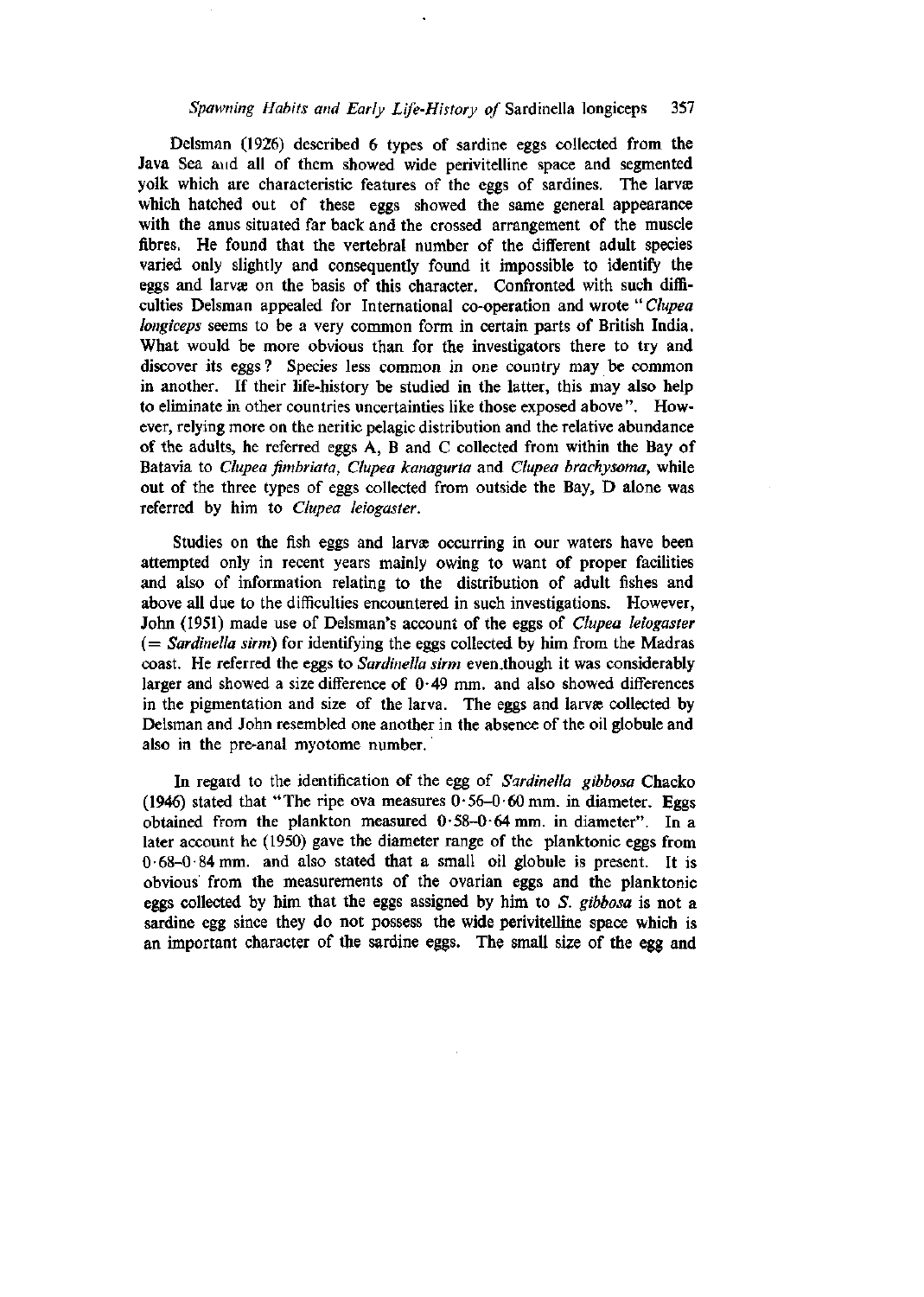the anterior position of the anus below the 29th myotome in the larva also show that the eggs described by Chacko belong to some other fish.

Chacko and Mathew (1955) described the eggs and larval development of *Sardinella albella* and their accounts do not tally with the descriptions of those of *Clupea brachysoma* (= *Sardinella albella*) given by Delsman (1926). The double egg membrane, wide perivitelline space and the absence of larval pigmentation are distinctive features of the eggs and larvæ assigned by Delsman to *Sardinella albella.* 

Bapat (1955) also appears to have identified the eggs of *Sardinella fimbriata* based on the account given by Delsman (1926) since the former's statements relating to the methods of identification are rather contradictory. There is fair agreement in the accounts of the eggs and larvæ of *Sardinella fimbriata* given by these authors, barring minor differences in their size and pigmentation.

#### **REFERENCES**

¥.

| Bapat, S. V. 1955                         |       | A preliminary study of the pelagic fish eggs and larvee of the<br>Gulf of Mannar and the Palk Bay. Indian J. Fish., 2 (1),<br>$231 - 235.$                                                                                                                                                     |
|-------------------------------------------|-------|------------------------------------------------------------------------------------------------------------------------------------------------------------------------------------------------------------------------------------------------------------------------------------------------|
| Chacko, P. I. 1946                        |       | On the bionomics of the Indian sprat, Sardinella gibbosa<br>(Cuv. & Val.). J. Bombay nat. Hist. Soc., 46 (2), 407-08.                                                                                                                                                                          |
| 1950                                      |       | Marine plankton from waters around the Krusadai Island,<br>Proc. Indian Acad. Sci., 31 (3), 162-74.                                                                                                                                                                                            |
| 1955                                      |       | Biology and fisheries of the sprat, Sardinella albella (Cuv. &<br>Val.) in the west coast of the Madras State. Fisheries Station<br>Reports and Yearbook. April 1954–March 1955. Government<br>Press, Madras, 103-08.                                                                          |
| Chidambaram, K. 1950                      |       | Studies on the length frequency of the oil sardine, Sardinella<br>longiceps Cuv. & Val. and on certain factors influencing their<br>appearance on the Calicut coast of Madras Presidency. Proc.<br>Indian Acad. Sci., 31 (5), 252-86.                                                          |
| Delsman, H. C. 1926                       |       | Fish eggs and larvæ of the Java Sea. 7. The genus Clupea.<br>Treubia, 8, 218-39.                                                                                                                                                                                                               |
| Devanesan, D. W. 1943                     | i vil | A brief investigation into the causes of the fluctuation of the<br>annual fishery of the oil-sardine of Malabar, Sardinella<br><i>longiccps</i> Cuv. & Val., determination of its age and an account<br>of the discovery of its eggs and spawning ground. Madras<br>Fish. Bull., 28 (1), 1-38. |
| Hickling, C. F. and<br>Rutenberg, E. 1936 |       | The ovary as an indicator of the spawning period in fishes.<br>J. mar. biol. Ass., U K., 21 (1), 311-18.                                                                                                                                                                                       |
| Hornell, J. 1910                          |       | Report on the results of a fishery cruise along the Malabar<br>coast and to the Laccadive Islands in 1908. Madras Fish, Bull.,<br>$4(4)$ , 71–126.                                                                                                                                             |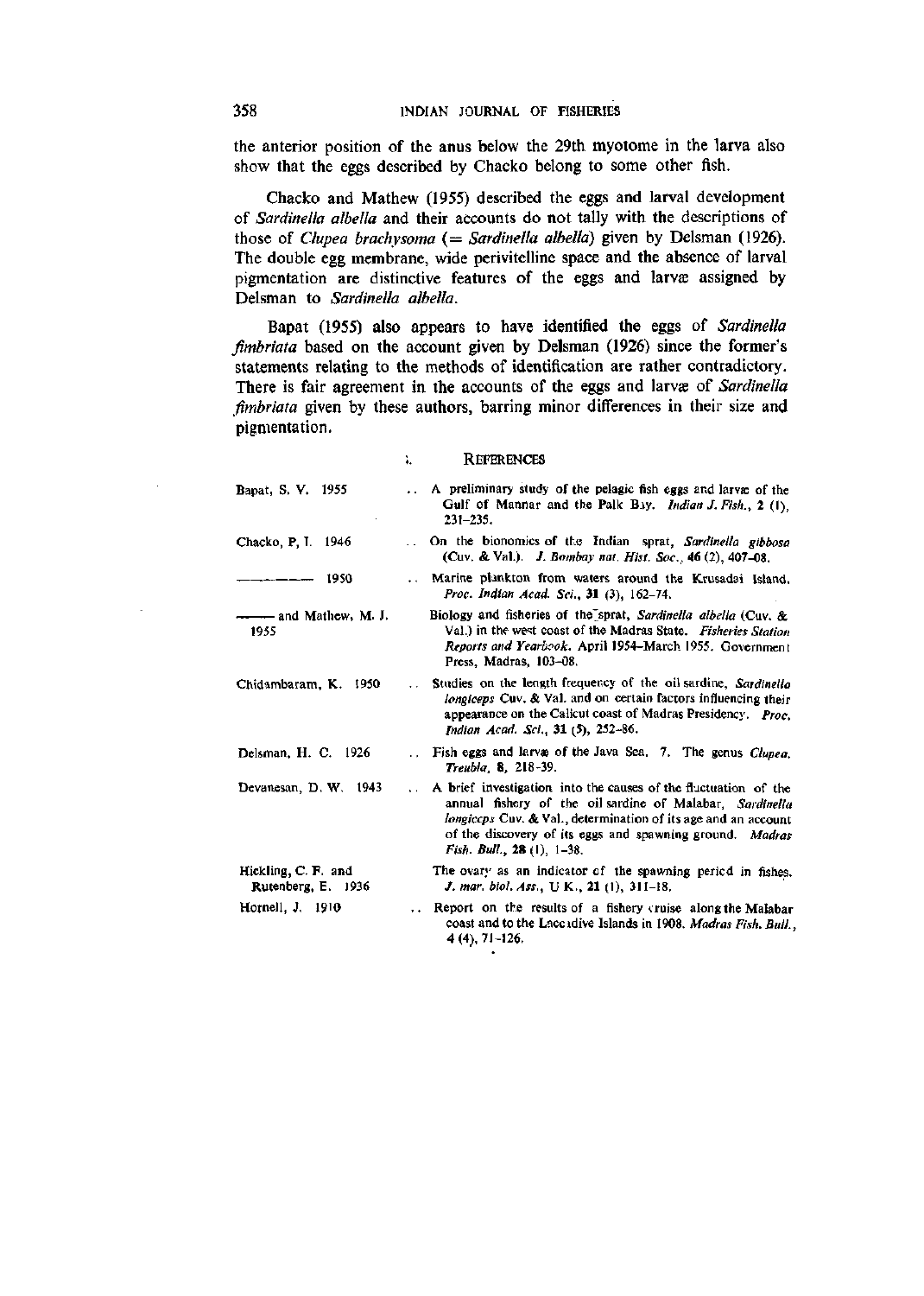

FIGS.  $1-4$